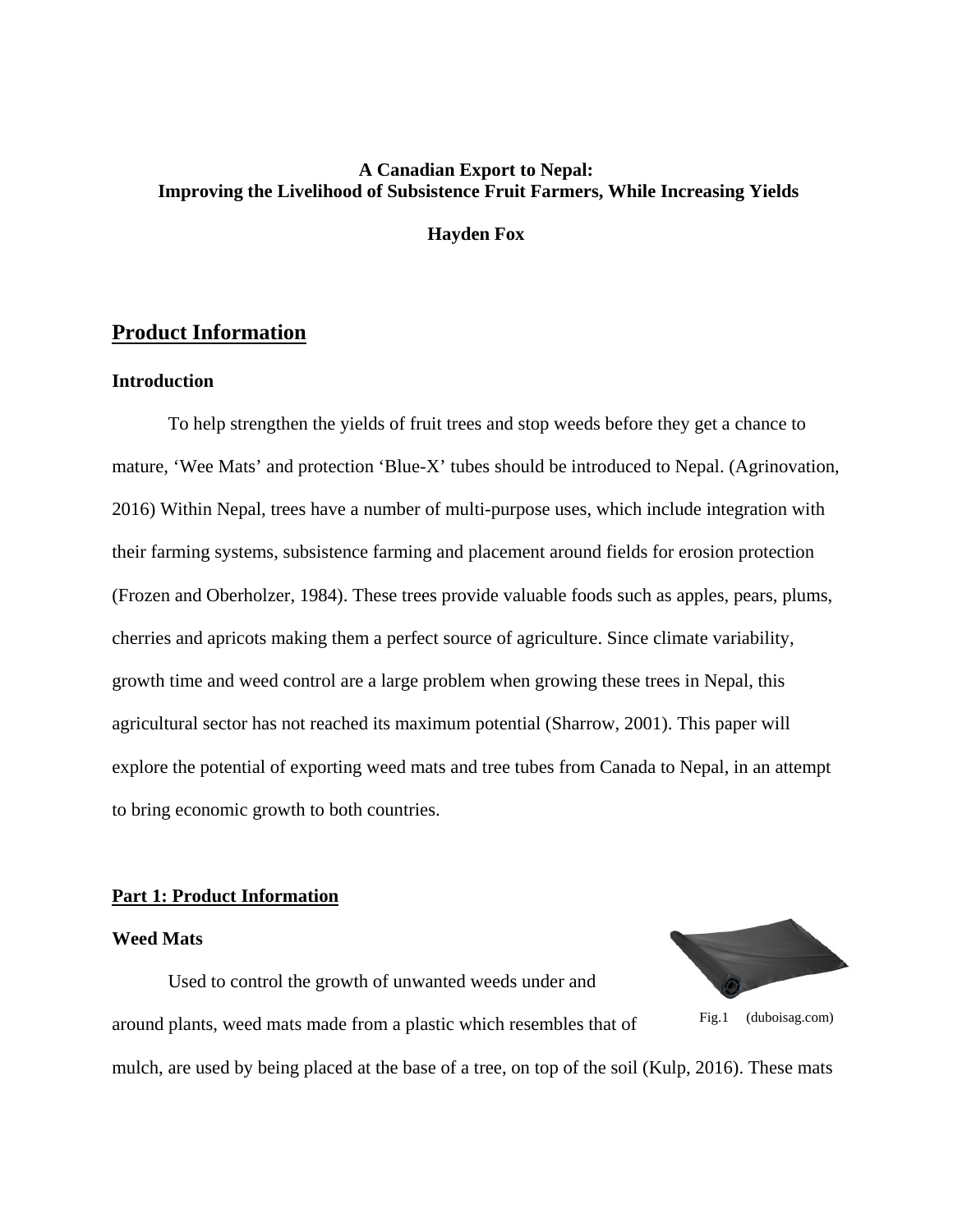come in a variety of colours and sizes, the most common being black, which helps with heat absorption, and a 48-foot by 400-inch role that makes for easy transportation (fig. 1) (Agrinovation, 2016). When black biodegradable mats are introduced, there will be an increase in soil temperature for the roots, protection from water erosion, along with protection from competition, all while making sure there are no toxic residues left on the ground. Having a biodegradable mat means no clean up, or no unnecessary buildups in landfills (Agrinovation, 2016).



# **Tree Tubes**

For protection from animals, weather, and harmful ultraviolet rays, tree tubes can be placed around a tree from the time it emerges

from the ground (Agrinovation, 2016). One of the most efficient tree tubes sold in north America is the "Blue-X". These tubes are made from a blue plastic which allows for nature's natural blue light to penetrate through and is 8.9cm round by 76.2cm tall. In addition to the blue shell, a blue plastic sleeve is provided, which can be easily slid over the top of the tube to add an extra layer of protection (figure. 2 shows the easy assembly process). In addition to protection, there will be an increase in humidity for the tree, higher carbon dioxide levels, reduction of harmful ultraviolet rays and an increase in the tree's stem diameter (Agrinovation, 2016).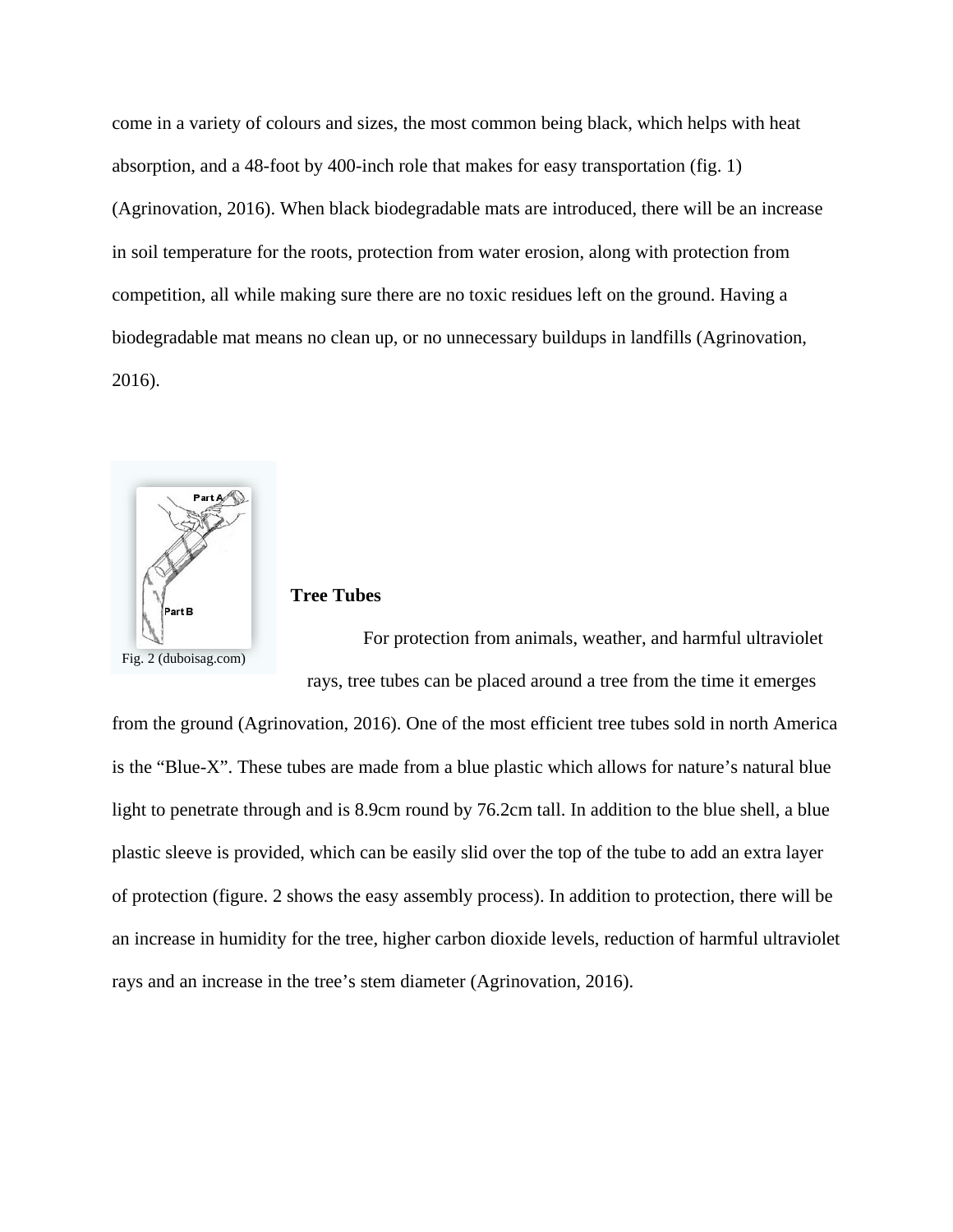# **Experiment Using Both Tree Tubes and Weed Mats**

An experiment in the Hong Kong hillside lasting 3.5 years, measured the height, crown diameter and basal diameter of newly planted trees after tree tubes and weed mats were applied, resulted in a larger survival rate and improved growth times (Lai and Wong, 2005). During their growth period, the trees could not grow



outwards, which resulted in an acceleration in upward growth. This upward growth reduced tree diameter for a short time while the tree was surrounded by the tree tube, but when the tubes were removed, tree diameter, stem thickness and outward growth exploded. Accelerated growth from the tree tubes along with weed protection from the weed mats, resulted in a larger height, basal diameter and crown diameter in all trees tested, as shown in the graphs from Fig.3 (Lai and Wong, 2005).

# **Alternative Products**

Tree tubes and weed mats are not a new invention of the  $21<sup>st</sup>$  century, meaning that many variations of these products have been created, improved upon and technologically advanced. With its first patent being submitted in 1876, the tree guard was created with the purpose of preserving root health and providing protection the tree trunk (Cottman, 1876). Tree guards are similar to that of tree tubes as they provide protection, but guards are added to the tree after a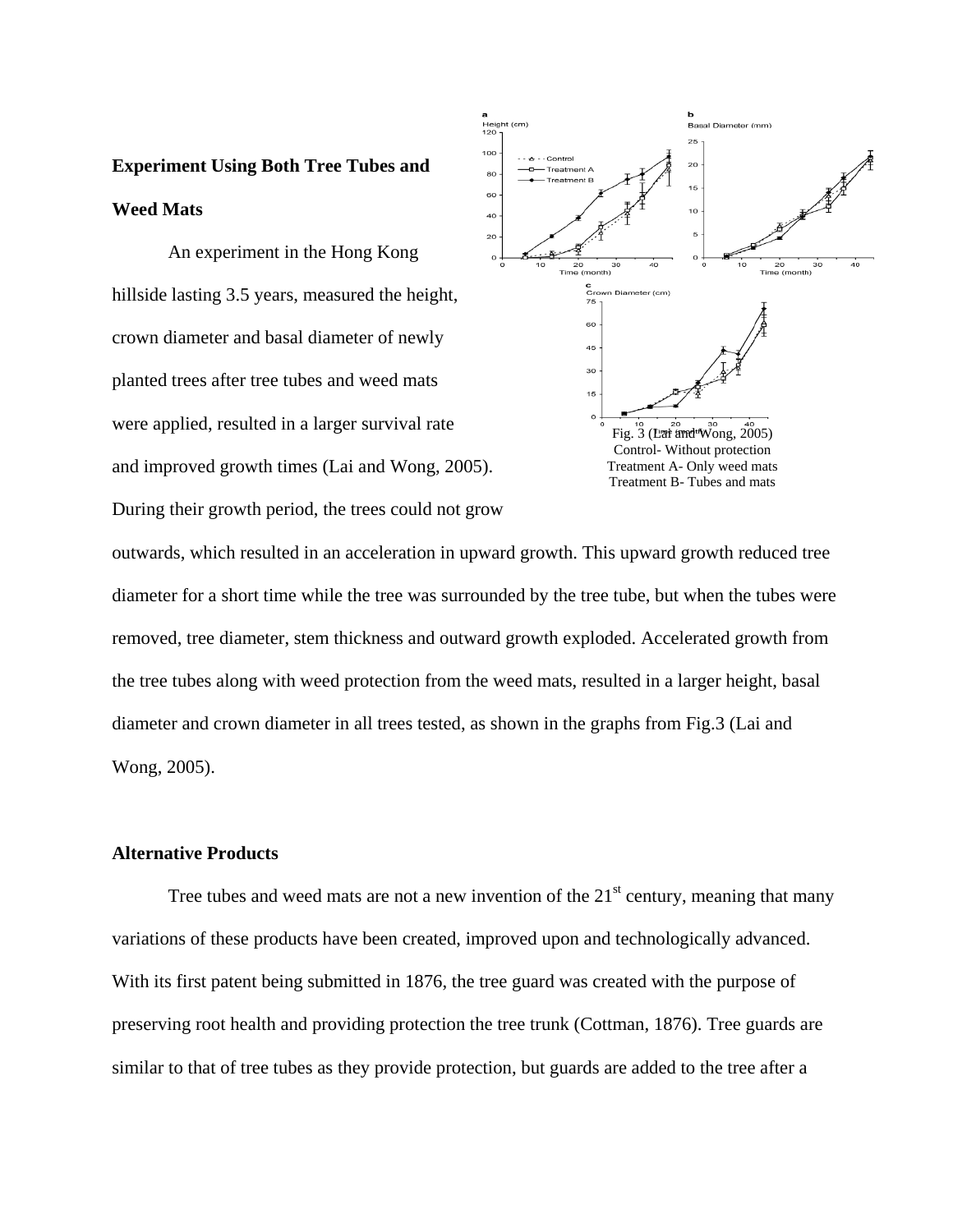strong root system and tree base has been developed. These guards tend to be made from a plastic mesh, or steel bars, which results in them being less cost efficient (Cottman, 1867).

Since weed mats are used to resemble mulch, mulch itself could be used alternatively. Mulch is a cellulosic fibrous biodegradable product, consisting of many layers which are compressed together, forming a product that prevents weed growth (Kulp, 1987). There are two main reasons why the plastic mulch is preferred over traditional mulch. Mulch releases phytotoxic substances which can be harmful to plants in the surrounding ecosystem and mulch is expensive to ship, as it has a high weight content (Sheehan, 2003).

#### **The Company for the Job:**

Located in both Saint-Remi Quebec and Simcoe Ontario, Dubois Agrinovation has been providing Canadians with irrigation and agriculture protection solutions since 1945 (Agrinovation, 2016). In 2004 the company acquired Dubois and Sons Limited, which opened up their sales channels allowing the company to specialize in irrigation systems, floating row covers, plastic mulch film, greenhouse and nursery equipment, harvest containers, harvest bins, and vineyard equipment. With the company's long-time expertise and community connections they have created, Dubois Agrinovation plays a large part in many local Canadian farming operations. Local farmers can create larger yield sizes using their mulch weed mats, "Blue-X" tree tubes, drip irrigation systems and provide frost protection for their blueberries, strawberries, and vineyards with their 'Agryl' floating row covers (Agrinovation, 2016).

#### **Economic Benefits of Exportation**

Dubois Agrinovation is a Canadian company supplying Canadian worker's jobs in the agriculture sector and as of now the company has over 40 Canadian employees (Cooper, 2016).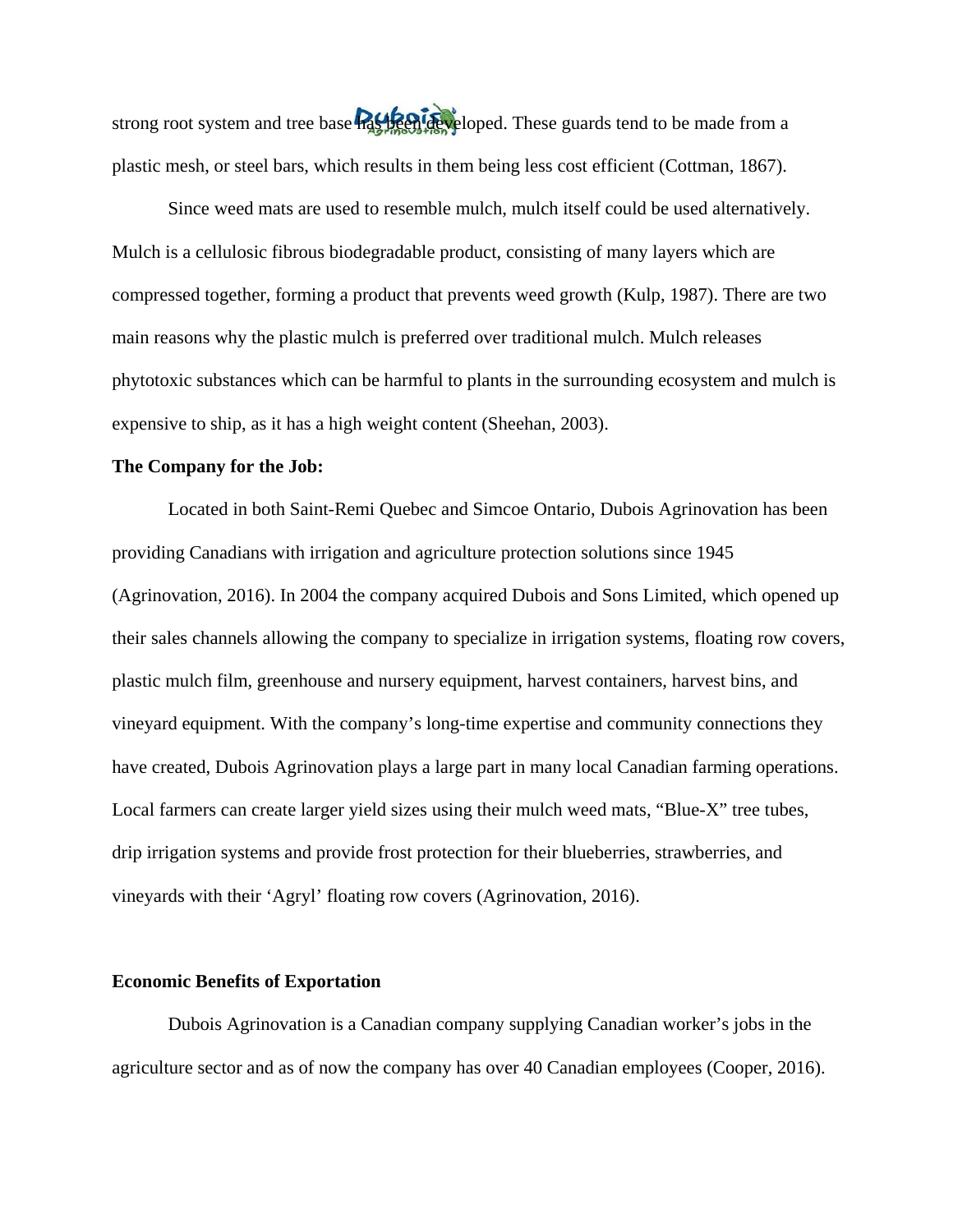Along with distributing their weed mats and tree tubes in both Ontario and Quebec, Dubois has all their products manufactured in North America, including their weed mats which are made in Ontario and Quebec (Cooper, 2016). An increase in sales to Nepal will result in more job positions at both the sales channels and the manufacturer level, along with a distributor who will work directly with Nepal. Since weed mats and tree tubes from Dubois only ship to north and south America, a transportation link will need to be created between the two countries, adding economic growth to Canadian transportation companies (Agrinovation, 2016).

#### **Social Benefits of Exportations**

Along with economic growth, the exportation of these products will result in social benefits for Canadians. The company works closely with local farmers, gathering feedback and researching the benefits that new technologies would have on crops in the nearby areas (Agrinovation, 2016). By partnering with a new country, Dubois Agrinovation will have a new source to gather research from, resulting in new low-cost technologies that will be more affordable to Canadians. Dubois also supports many local charities and participates in community events year round, which include providing skills on strawberry planting, frost protection and greenhouse building (Cooper, 2016). So with a new revenue stream, the company will be able to invest the excess profits back into the well-being of Canadian farmers.

|                | <b>Ontario Location</b>                                    | <b>Quebec Location</b>                                                              |
|----------------|------------------------------------------------------------|-------------------------------------------------------------------------------------|
| <b>Address</b> | 630, Ireland Road<br>Simcoe<br>(Ontario) Canada<br>N3Y 4K2 | 478, Notre-Dame<br>P.O. Box 3550<br>Saint-Remi<br>(Quebec) Canada<br><b>JOL 2LO</b> |

*Dubois Agrinovation Contact Information*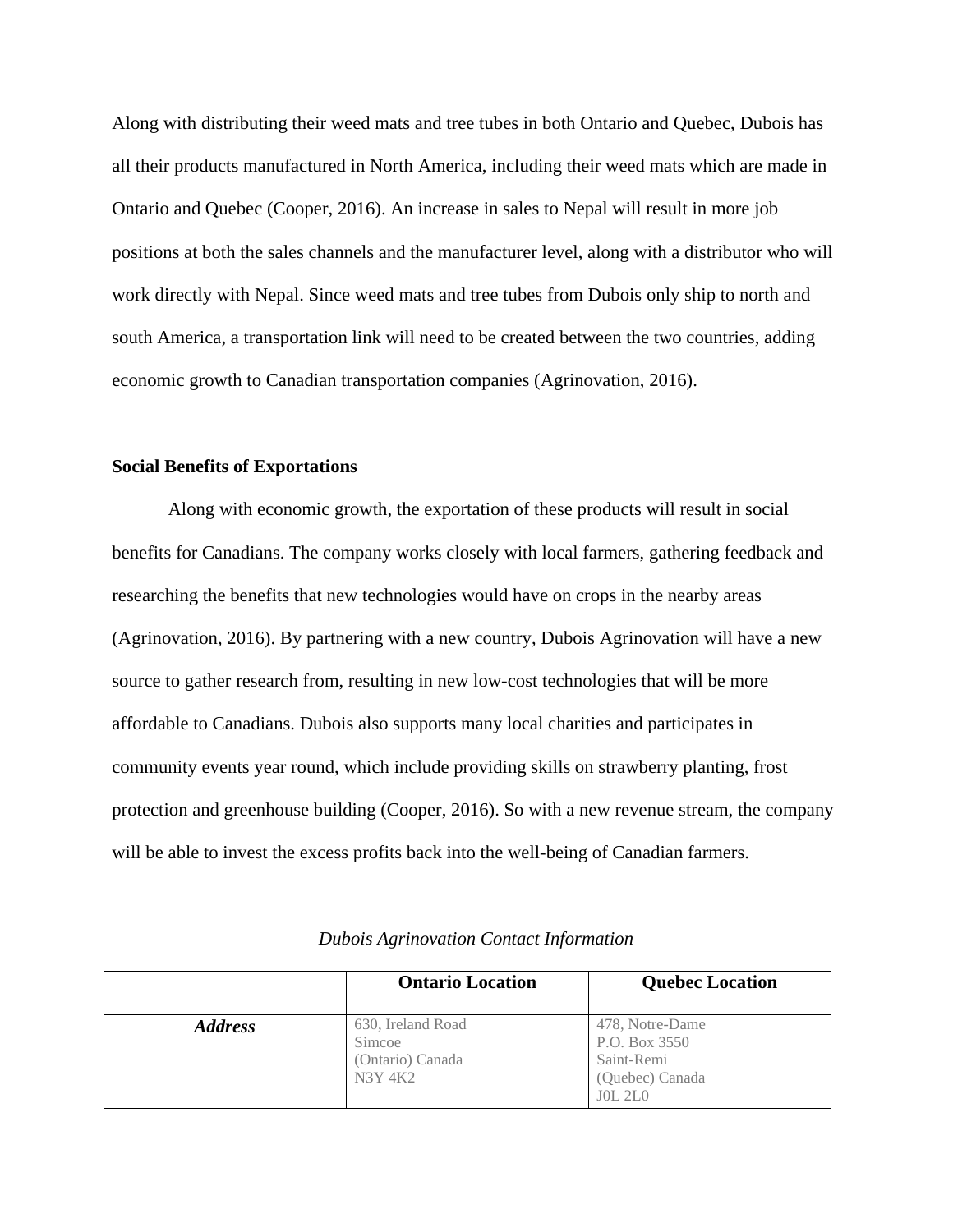| <b>Phone Number</b> | <i>Telephone</i> - (519) 426-9929<br>$Toll-Free - 1 (800) 815-9929$ | <i>Telephone</i> - (405) 454-4641<br>Toll-Free - 1 (800) 667-6279 |
|---------------------|---------------------------------------------------------------------|-------------------------------------------------------------------|
| Email               | <b>Sandy Cooper</b><br>scooper@duboisag.com                         | <i>Unavailable</i>                                                |

# **Part 2: Benefits to Nepal**

**Introduction to Nepal**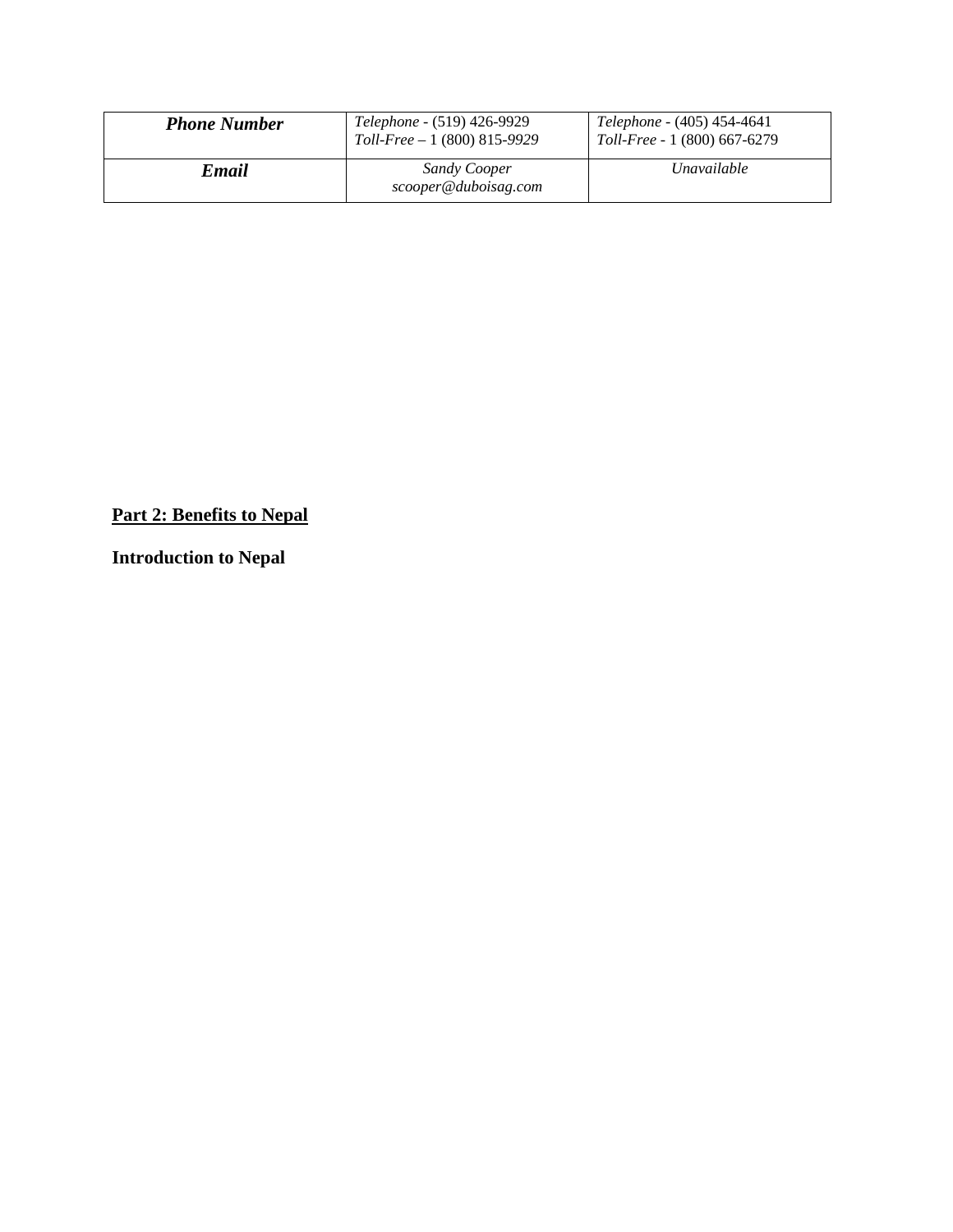Landlocked between China and India, Nepal extends 800km east to west, filled with picturesque mountainsides and spicy cultural cuisine (Acharya, 2006). Due to the countries large elevation change, Nepal is broken into three different farming systems (Fonzen, 1984). Mountain farming, which consists of rocky to sandy loam, very little access through the use of roads, and a warm temperature climate. The mountains contain very little plant agriculture, but are a great region for cattle grazing (Chapagain, 2016). The second being hillside farming, which consists of forest land, cattle grazing land, and sandy soil. The hills have a warm to sub-tropic climate, making it a



suitable place for the growth of fruit such as apples, pears, citrus fruit and common vegetables like corn and millet. Moving to the south of Nepal, one will find the most highly fertile flat soil, which is suitable for crop growth such as rice, corn, and wheat (Chapagain, 2016).

Due to the fact that only 18.6% of the Nepalese population has urbanized and the unemployment rate is just over 40%, Nepal is known as among some of the poorest countries in the world (Central Intelligence Agency, 2014). With a GDP of only 70.09 billion, compared to the 98 billion which is considered to be the average, Nepal's purchasing power is very little in comparison to first world countries, such as the United States, Canada, Australia, England and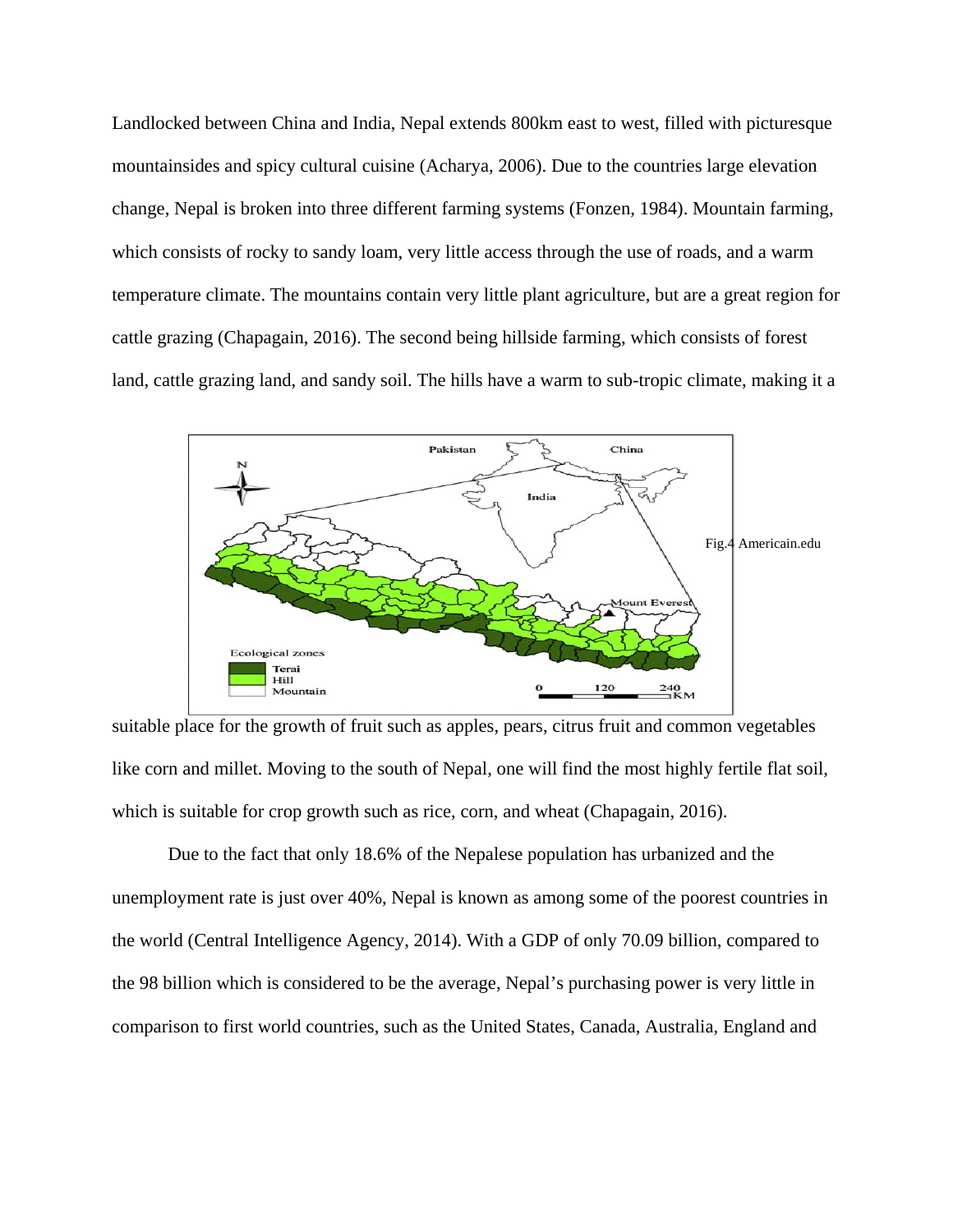China (Central Intelligence Agency, 2014). This lack of buying power means the country cannot afford luxury items like oil, electricity or even herbicides for crops.

#### **Nepal's Need for Canada's Export**

Tree growth in Nepal can be found in the mountains region, with the largest amount of fruit growth being grown on trees in the hillside region (Chapagain,

2016). Fruit growth in Nepal is considered subsistence farming, as farmers base their decision to plant trees on specific household needs and only sell the fruit at the market if there is an abundance of leftover (Malla, 2000). Growing on their own land means there will be limitations when it comes to precipitation levels, labor for picking weeds and most importantly, the time in which it takes a fruit tree to

Fig. 5 Parthenium hysterophorus (plants.usda.gov)



mature. When these trees are in their early stages of growth, the largest limiting factor Nepalese face is weeds. Invasive weeds such as the parthenium hysterophorus (fig. 5), will drown out tree saplings when not picked by hand on a daily basis (Shrestha and Shabbir and Adkins, 2015). Introducing weed mats will limit weeds like the parthenium hysterophorus, allowing Nepalese women to spend more labor hours caring for their other crops.

The speed at which fruit trees grow really depends on the climate and soil they are planted in. When there is high elevation point in the land, as for example the Himalia's in Nepal, the tree becomes very limited to the temperature and requires larger amounts of humidity and water as opposed to trees grown in perfect conditions (Shrestha and Hofgaard and Vandvik, 2015). Each year Nepal is gifted with a monsoon occurring in July, but with global warming effects, this monsoon is providing less and less water to the minuteness regions each year, creating patches of drought (Sharma, 1979). With the introduction of tree tubes, rainfall is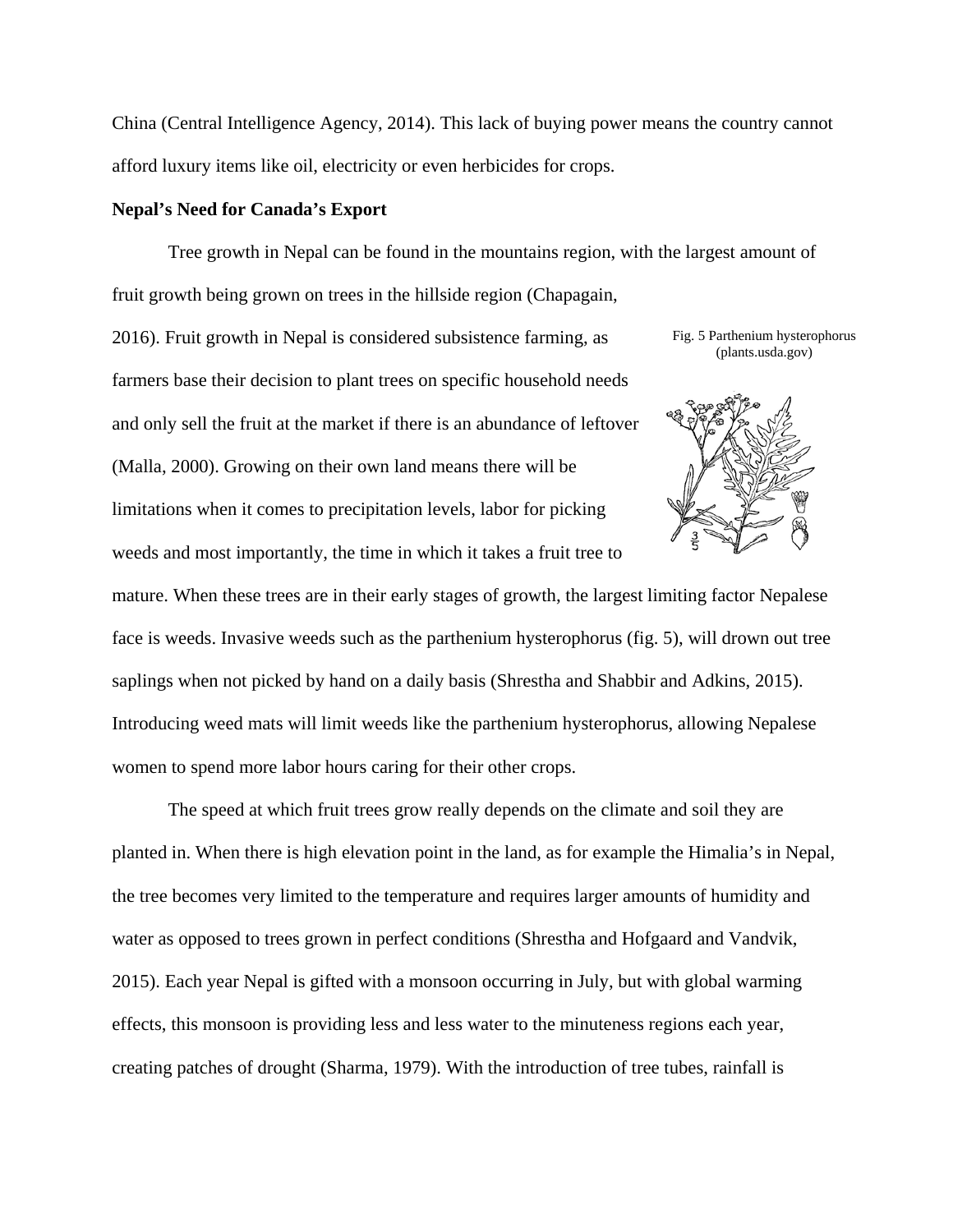captured and stored for the trees later use, along with providing a humid climate within the confines of the tube.

# **Who Will Purchase the Weed Mats and Tree Tubes?**

Since the growth of fruit trees is primarily found in the mountains and hillsides, production is scattered and makes for a small commercial market (Devkota, 2016). The farmers growing these fruit trees are subsistence farmers providing food for their families. These farmers will be producing fruit such as apples, pears, peaches, plums, apricots and persimmon, usually using only one or two trees for each. Aside from private tree growers, the government of Nepal has their own nurseries which they hire local Nepalese to grow, then sell them at a minimal price. But like any other agricultural product, these fruits only grow for a short window of time, this being January and February for most fruits, so it is very important that the trees mature as fast as possible (Devkota, 2016).

| Fruit            | <b>Total Area in Hectors</b> | <b>Production (Mt/ha)</b> |
|------------------|------------------------------|---------------------------|
| <b>Apple</b>     | 4652                         | 28595                     |
| Pear             | 3049                         | 27339                     |
| Peach            | 2143                         | 12819                     |
| Plum             | 1441                         | 8294                      |
| <b>Apricot</b>   | 97                           | 431                       |
| <b>Persimmon</b> | 71                           | 328                       |
| <b>Total</b>     | 11392                        | 77806                     |

# *Production of Fruit in Nepal*

Fig. 6 (fao.org)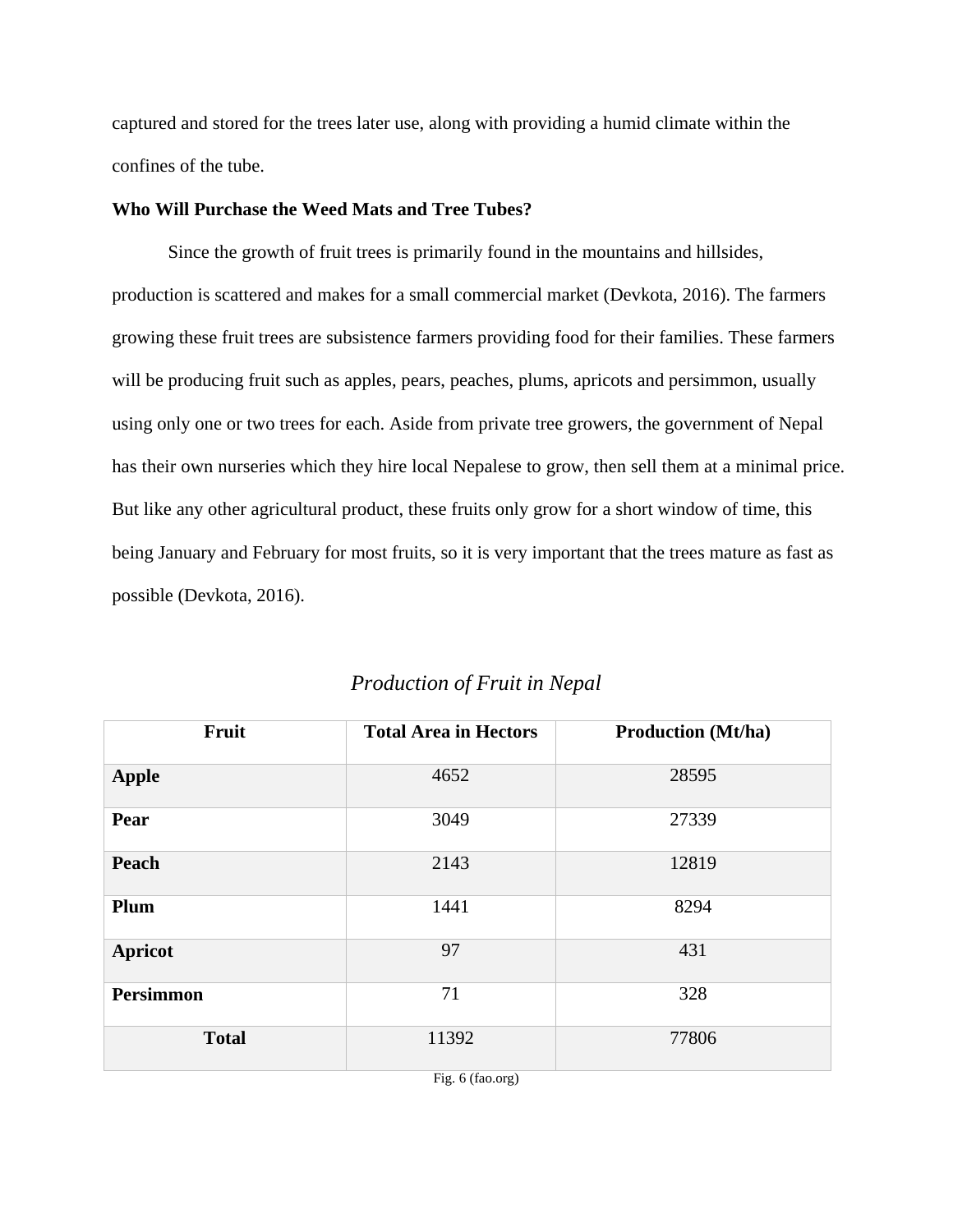# **Total Costs**

Since both weed mats and tree tubes are agricultural products, this means there will be a 10% import tax which will be applied to the total shipment price, along with a 13% development tax (International Trade Administration, 2016). The tables below show the costs for both weed mats and tree tubes in Canadian dollars from Dubois Agrinovation, before taxes and shipping fees.

| <b>Weed Mats Sizes</b> | <b>Prices</b> |
|------------------------|---------------|
| $48''$ x 200'          | \$54.00       |
| $36''$ x $500'$        | \$75.00       |
| $48''$ x 500'          | \$95.00       |

*Tree Tube Pricing*

| "Blue-X"<br><b>Tree Tubes</b> | <b>Price</b> |
|-------------------------------|--------------|
| 100 units                     | \$155.00     |

Fig. 7 (duboisag.com)

Dubois Agrinovation also has an agreement with UPS (United Postal Service), which lets them ship internationally straight from one of their three locations to anywhere in the world. Using UPS's air freight service, shipping of 100 tree tubes and a 48" x 400' weed mat is approximately \$200 Canadian, with next day shipping (UPS, 2016).

#### **Environmental Benefits**

Herbicides such as 'Roundup' or 'Glyphosate AKB' tend to be criticized for their toxic formulas in America, but in countries such as Nepal, these herbicides can be pricey and not cost effective (Rodigues and Oliveeira and Abe, 2016). By using biodegradable weed mats, there will not be harmful chemicals spread onto the weeds, along with organic fertilizer for the plants after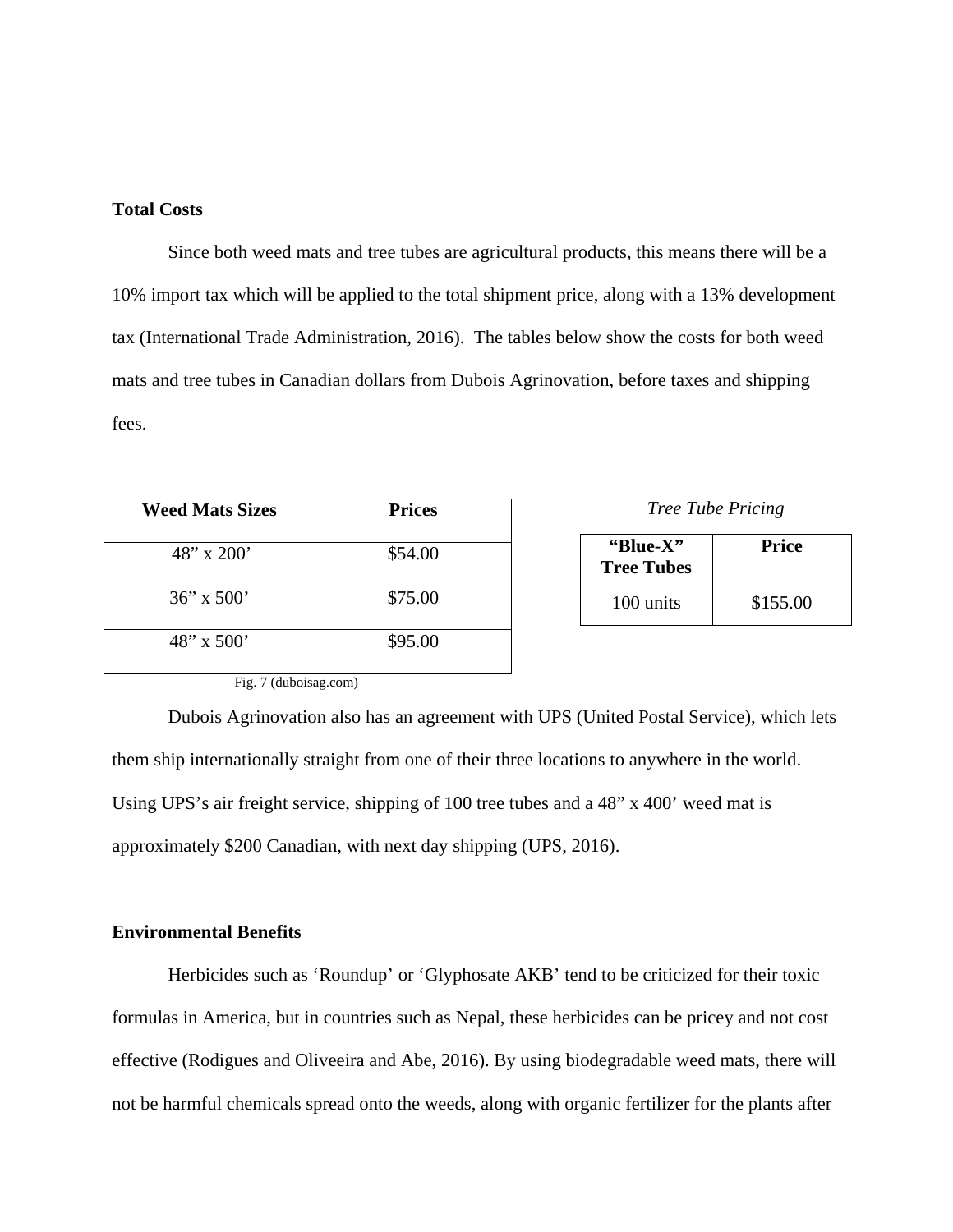the mats decompose (Morgan, 2001). These mats are made from an assortment of organic fibers, using everything from straw to corn stalks, to hair and gelatin (Morgan, 2001). Not only will the mats allow for a clean environment and act as a fertilizer, they are energy efficient as they do not require the use of large equipment.

#### **Competing Products**

With online sales becoming an ever larger marketplace for buyers looking for cheap deals, the quality of products continues to decrease. One competing tree tube one may come across is the recyclable 'corflute' tree guard. This product is manufactured in Shandong, China and retails for about, five guards for \$0.10 US dollars (Alibaba.com). These imitation tubes allow for protection from UV rays and are shaped like a triangle to allow for easy removal after the tree has outgrown them and stability from harsh winds, but need to be held up using a small wooden stick. The material used is a cheap plastic making them very flimsy, but able to be folded as they have bendable edges.

As China is one of the largest plastic producers worldwide, it comes as no shock that they produce a cheap plastic version of the weed mat. A company by the name of Guangzhou Yu Tai Plastic Co. specializes in plastic film, which is then made into plastic weed matting. These mats retail for \$1500 US dollars for a one-ton role and contain 100% Polypropylene (Alibaba.com). This makes the product non-biodegradable, meaning it is both an issue for removal and the environment, as after use it needs to be disposed into a landfill. Both the 'corflute' tree guard and plastic weed mats are cheap in comparison to the Canadian exports and are located within close proximity, but with these products, the environment is compromised and cheap materials may result in product failure, ultimately leading to inefficient crop growth.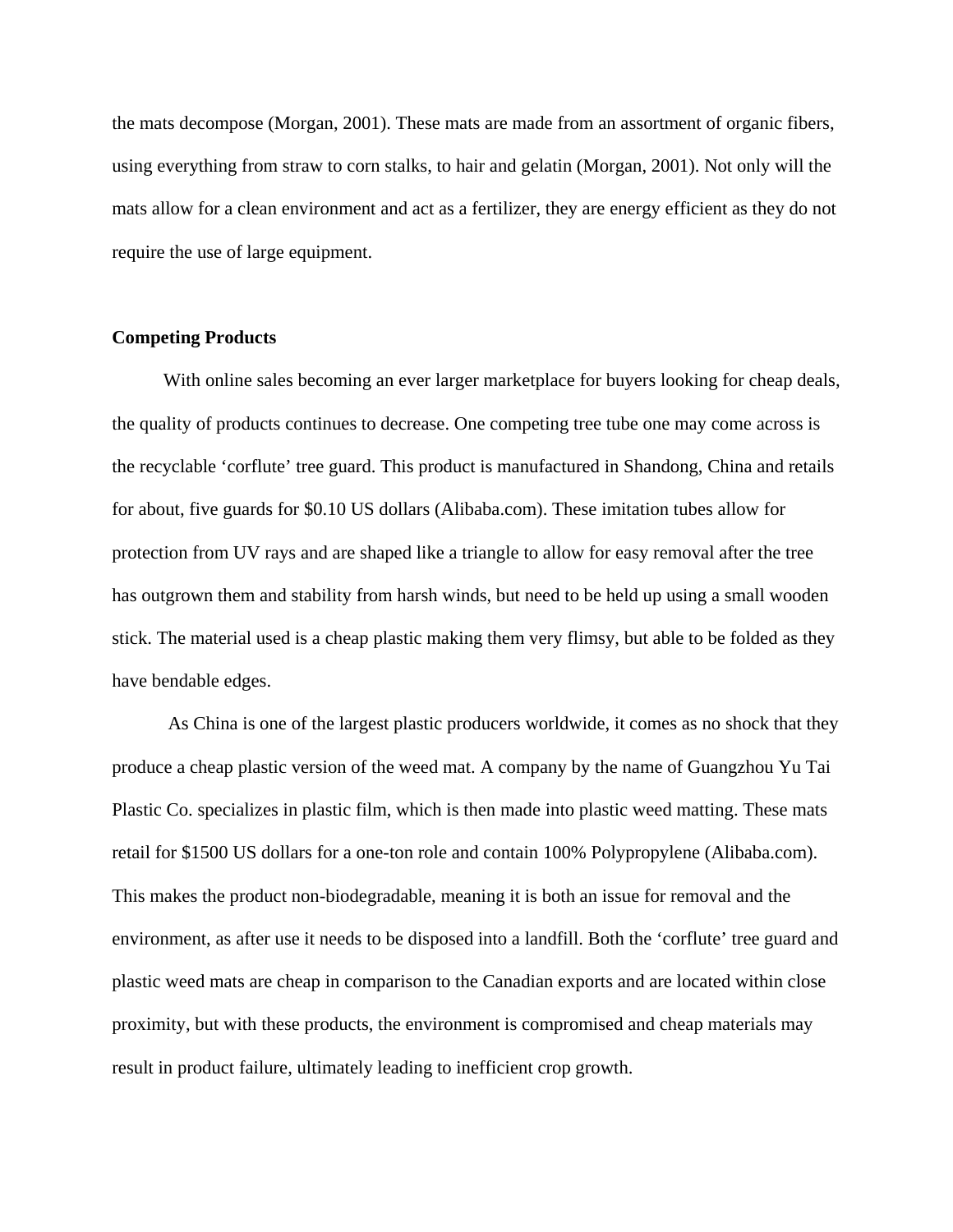# **Future Studies Needed and Unknowns**

Shipping fees for large bulk quantitiy. There is a \$200 fee on a shipment of 100 tubes and one roll of weed mat. It is unsure if a discount would be given for purchasing larger quantities.

> It is unsure if weed mats and tree tubes reduce the amount of pests, such as insects. A future study should be conducted to see if the products also provide pest resistance.

A comparison of knockoff tree tubes and "Blue-X" tubes should be done, to show the benifits of buying high quality.

> Unknowns and Future **Studies**

**Transportation** routes in the mountains, to deliver products to the Nepalese farmers who are not close to Kathmandu.

If govenment fruit tree operrations will be willing to spend money on tree tubes and weed mats, when trying to sell products at the lowest price possible.

#### **Marketing Technique**

In order to get the weed mats and tree tubes to the subsistence farmers who will be using them, marketing channels will need to be developed in Nepal, as most Nepalese do not have access to the internet. Since both weed mats and tree tubes are agricultural products, the best strategy to selling them would be through already established retailers, that sell fruit seeds, agricultural tools, or greenhouse equipment. Some of these sales channel may include nurseries such as 'Everything Organic Nursery', which is located just three hours east of Kathmandu and sells everything from organic tree nuts to cherry seed (Everything Organic Nursery, 2016). Or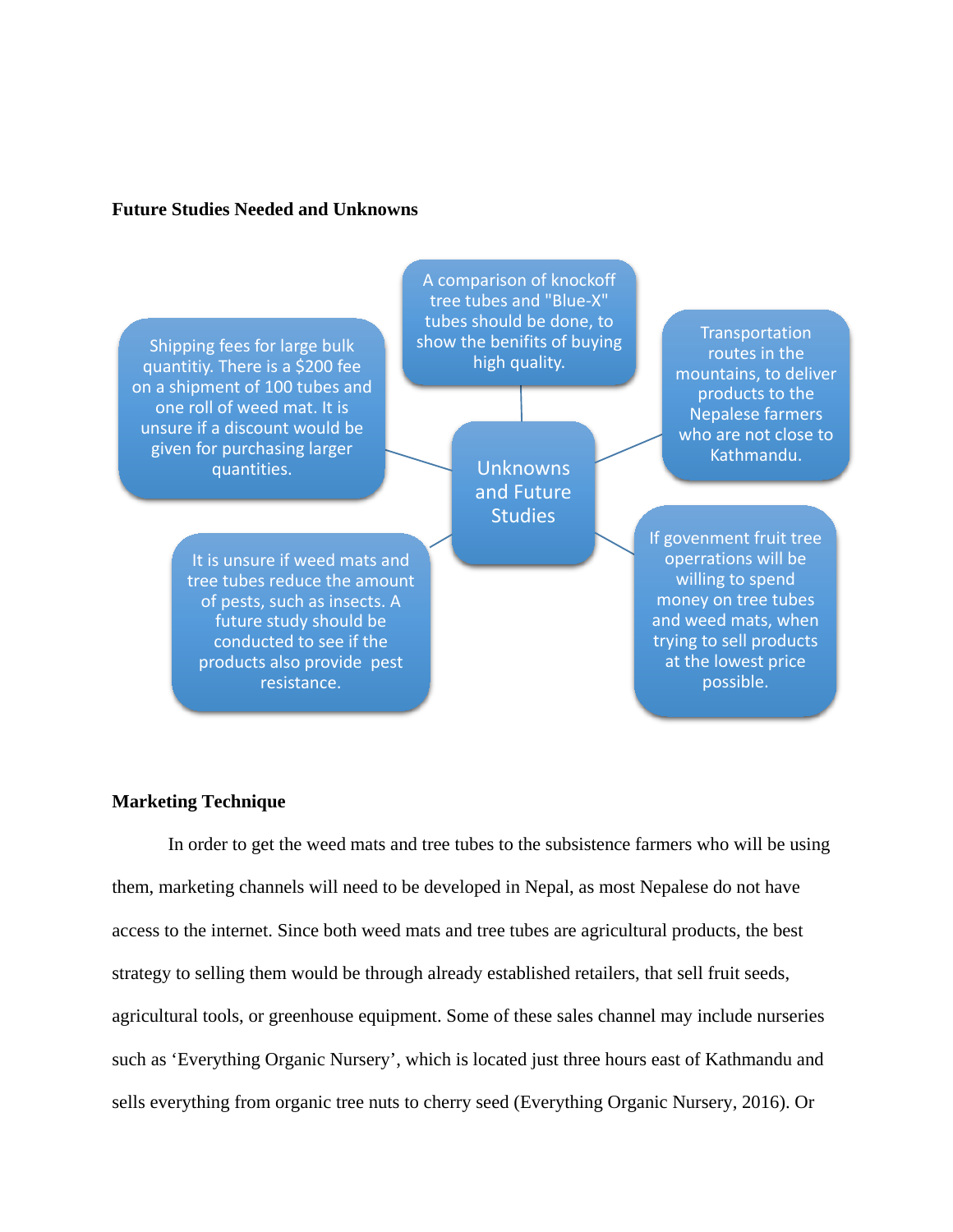through the company 'Crop Protech', a small business located in the heart of Nepal, which specializes in the sales of handheld garden tools and non-toxic pesticide sprays (CropProtech, 2016). By creating sales intermediaries, Nepalese can buy the weed mats and tree tubes conveniently through local sellers, eliminating the need to buy in large bulk, or over the internet.

# **Conclusion**

Even though there may be cheaper alternatives and large sellers of knockoff products in China, the proposed export of high-quality weed mats and tree tubes from Canada will still be more beneficial to both Canada and Nepal. These two products will provide faster growth time, protection from the elements, an environmentally friendly alternative to herbicides, and above all, products that can be depended on to increase the yield of fruit trees (Kulp,2016). These weed mats and tree tubes will improve the livelihood of Nepalese farmers, while increasing the yield sizes at a quicker rate, ultimately making them a much needed import for Nepal.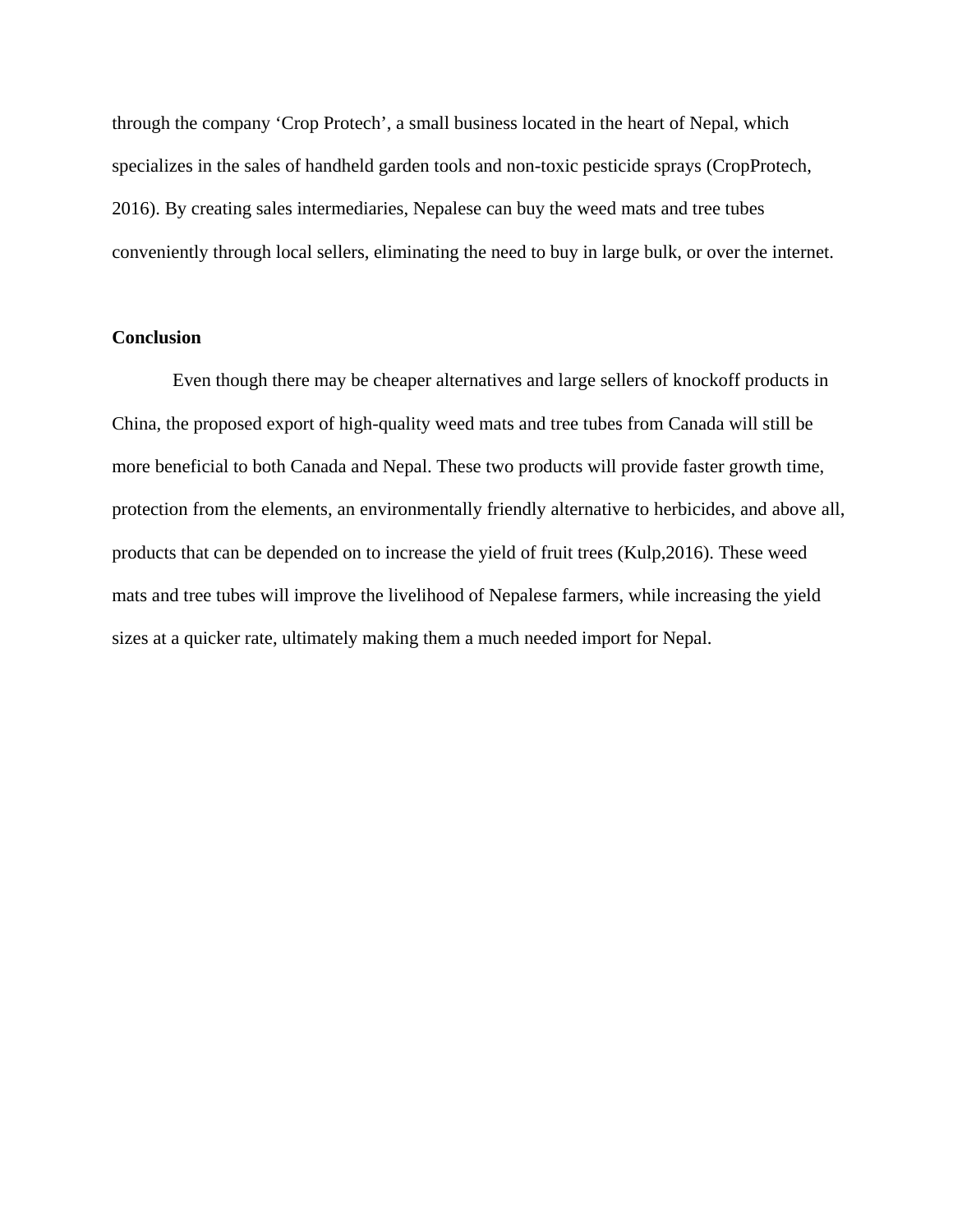#### **Bibliography for Export Products**

- Acharya, K. P. (2006). Linking Trees on Farms with Biodiversity Conservation in Subsistence Farming Systems in Nepal. *Biodiversity & Conservation*, *15*(2), 631–646. JOUR. https://doi.org/10.1007/s10531-005-2091-7
- Agrinovation, D. (2016). Irrigation Plasticulture Containers. Retrieved November 28, 2016, from Dubois Agrinovation, https://www.duboisag.com/
- Central Intelligence Agency. (2014). GDP- per capita (PPP). In The World Factbook. Retrieved from https://www.cia.gov/library/publications/the-worldfactbook/rankorder/2004rank.html
- Chapagain, T. (2016). [Presentation]
- Cottman, T. D. (1876, February 15). Improvement in tree-guards. GEN, Google Patents. Retrieved from https://www.google.com/patents/US173446
- Devkota, L. N. (n.d.). 8. DECIDUOUS FRUIT PRODUCTION IN NEPAL. Retrieved November 27, 2016, from http://www.fao.org/docrep/004/ab985e/ab985e09.htm
- Everything Organic Nursery. (2010). Everything organic nursery home. Retrieved November 28, 2016, from Everything Organic Nursery, http://www.everythingorganicnursery.com/
- Fonzen, P. F., & Oberholzer, E. (1984). Use of multipurpose trees in hill farming systems in Western Nepal. *Agroforestry Systems*, *2*(3), 187–197. JOUR. https://doi.org/10.1007/BF00147033
- Kulp, J. H. (2016, March 1). Weed control devices and methods. GEN, Google Patents. Retrieved from https://www.google.com/patents/US9273436

International Trade Administration. (OTEXA) market reports/tariffs. Retrieved November 28,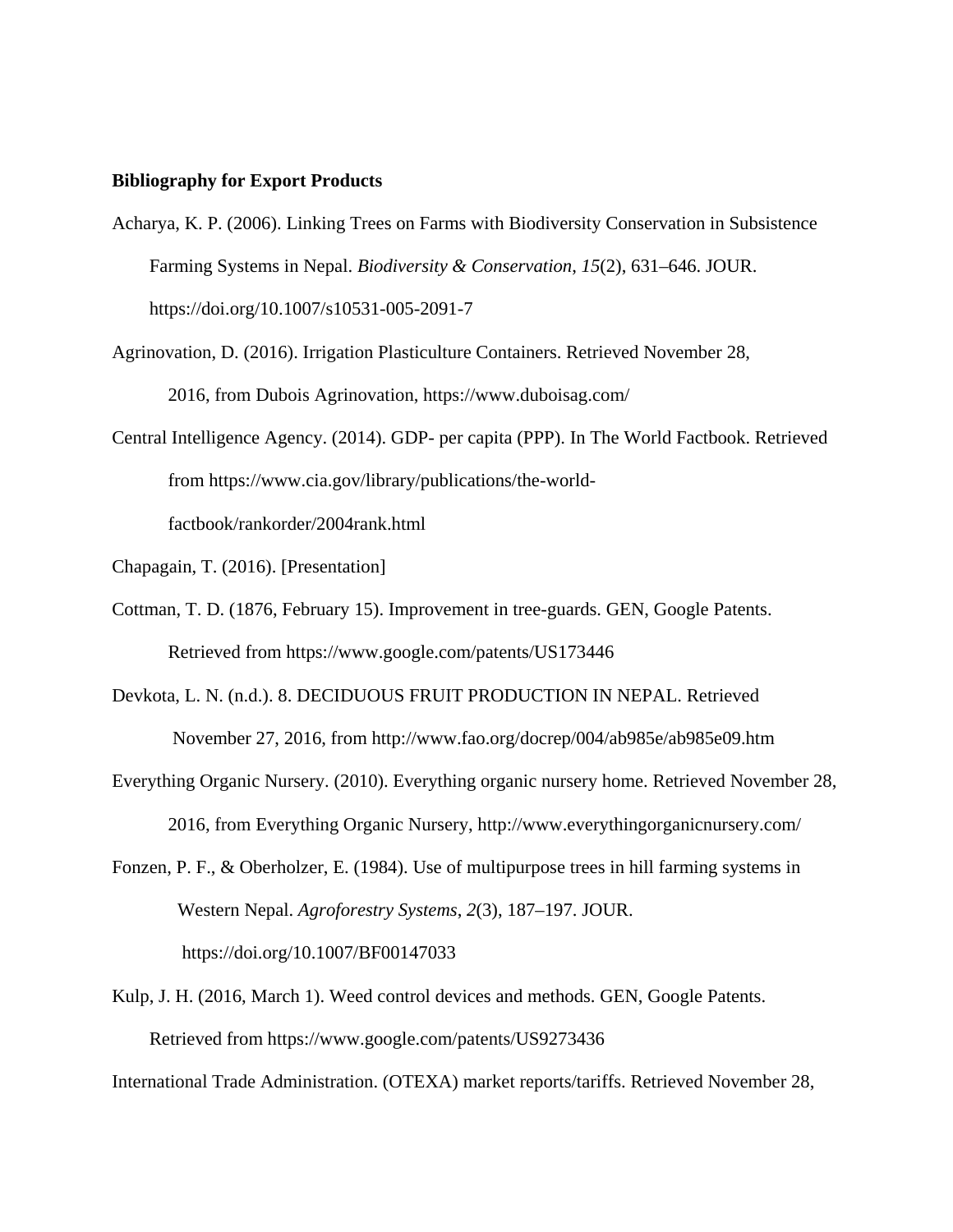2016, from International Trade Administration,

http://web.ita.doc.gov/tacgi/overseasnew.nsf/alldata/Nepal#Tariffs

Lai, P. C. C., & Wong, B. S. F. (2005). Effects of Tree Guards and Weed Mats on the Establishment of Native Tree Seedlings: Implications for Forest Restoration in Hong Kong, China. *Restoration Ecology*, *13*(1), 138–143. https://doi.org/10.1111/j.1526-

100X.2005.00016.x

- MALLA, Y. B. (2000). FARMERS' TREE MANAGEMENT STRATEGIES IN A CHANGING RURAL ECONOMY, AND FACTORS INFLUENCING DECISIONS ON TREE GROWING IN NEPAL. *International Tree Crops Journal*, *10*(3), 247–266. JOUR. https://doi.org/10.1080/01435698.2000.9753011
- Manandhar, S., Vogt, D. S., Perret, S. R., & Kazama, F. (2011). Adapting cropping systems to climate change in Nepal: a cross-regional study of farmers' perception and practices. *Regional Environmental Change*, *11*(2), 335–348. JOUR. https://doi.org/10.1007/s10113- 010-0137-1
- McCalla, T. M., & Norstard, F. A. (1974). Toxicity problems in mulch tillage. *Agriculture and Environment*, *1*(2), 153–174. https://doi.org/10.1016/0304-1131(74)90050-2
- Morgan, A. W. (2001, September 25). Biodegradable mulch mat. GEN, Google Patents. Retrieved from https://www.google.com/patents/US6293045
- NepalYP, 2016. (2009). Crop Protech Nepal. Retrieved November 28, 2016, from http://www.nepalyp.com/company/35046/Crop\_Protech\_Nepal
- Rodrigues, L. de B., de Oliveira, R., Abe, F. R., Brito, L. B., Moura, D. S., Valadares, M. C., … de Oliveira, G. A. R. (2016). Ecotoxicological assessment of glyphosate-based herbicides: Effects on different organisms. *Environmental Toxicology and Chemistry / SETAC*.